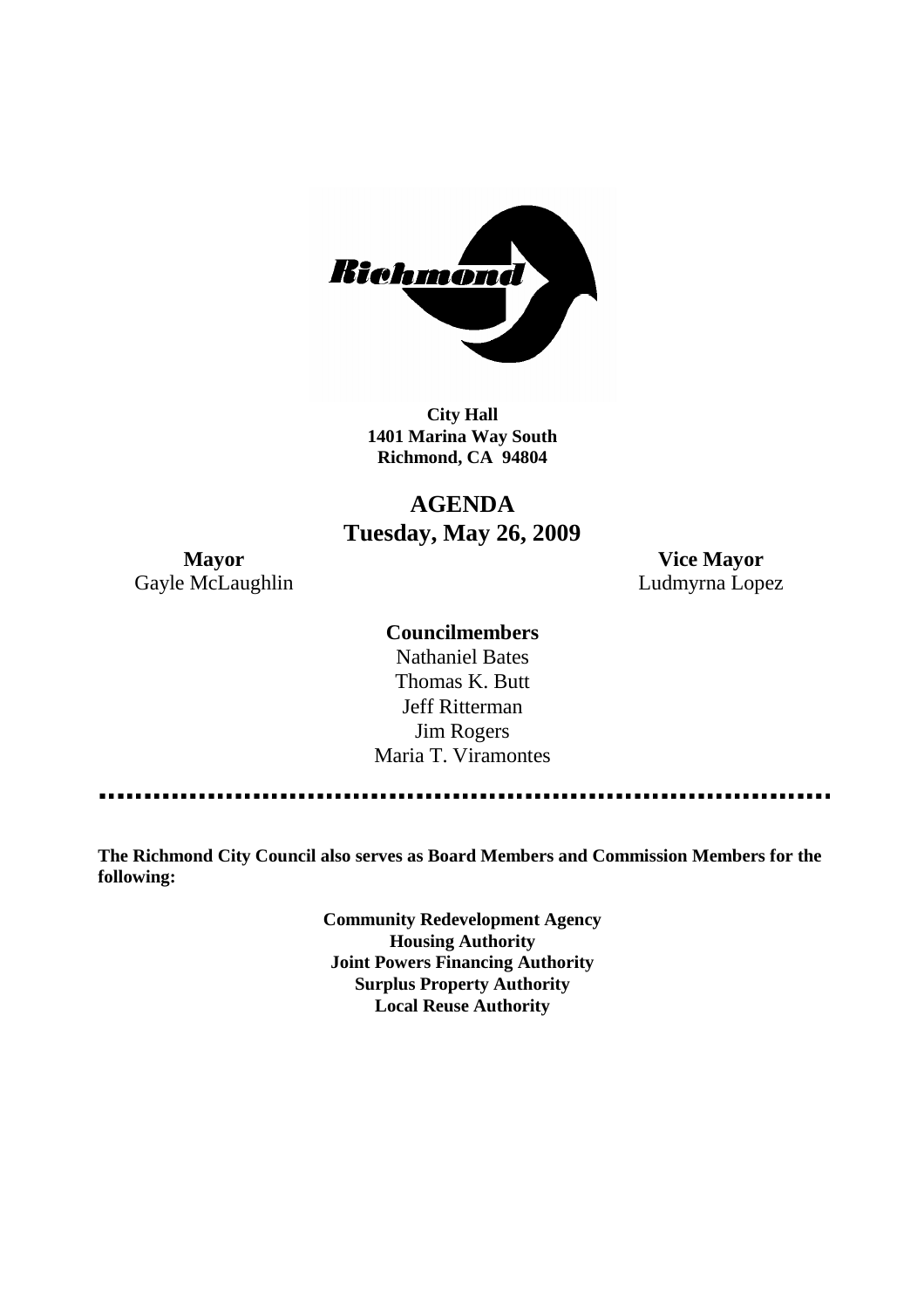# **MEETING PROCEDURES**

The City of Richmond encourages community participation at its City Council meetings and has established procedures that are intended to accommodate public input in a timely and time-sensitive way. As a courtesy to all members of the public who wish to participate in City Council meetings, please observe the following procedures:

**PUBLIC COMMENT ON AGENDA ITEMS:** Anyone who desires to address the City Council on items appearing on the agenda must complete and file a pink speaker's card with the City Clerk **prior** to the City Council's consideration of the item. Once the City Clerk has announced the item and discussion has commenced, no person shall be permitted to speak on the item other than those persons who have submitted their names to the City Clerk. Your name will be called when the item is announced for discussion. **Each speaker will be allowed TWO (2) MINUTES to address the City Council on NON-PUBLIC HEARING items listed on the agenda.**

**OPEN FORUM FOR PUBLIC COMMENT:** Individuals who would like to address the City Council on matters not listed on the agenda or on **Presentations, Proclamations and Commendations, Report from the City Attorney, or Reports of Officers** may do so under Open Forum. All speakers must complete and file a pink speaker's card with the City Clerk **prior** to the commencement of Open Forum. **The amount of time allotted to individual speakers shall be determined based on the number of persons requesting to speak during this item. The time allocation for each speaker will be as follows: 15 or fewer speakers, a maximum of 2 minutes; 16 to 24 speakers, a maximum of 1 and one-half minutes; and 25 or more speakers, a maximum of 1 minute.**

### **SPEAKERS ARE REQUESTED TO OCCUPY THE RESERVED SEATS IN THE FRONT ROW BEHIND THE SPEAKER'S PODIUM AS THEIR NAME IS ANNOUNCED BY THE CITY CLERK.**

**CONSENT CALENDAR:** Consent Calendar items are considered routine and will be enacted, approved or adopted by one motion unless a request for removal for discussion or explanation is received from the audience or the City Council. A member of the audience requesting to remove an item from the Consent Calendar must complete and file a speaker's card with the City Clerk **prior to the City Council's consideration of Item C, Agenda Review.** An item removed from the Consent Calendar may be placed anywhere on the agenda following the City Council's agenda review.

*The City Council's adopted Rules of Procedure recognize that debate on policy is healthy; debate on personalities is not. The Chairperson has the right and obligation to cut off discussion that is too personal, too loud, or too crude.*

**\*\*\*\*\*\*\*\*\*\*\*\*\*\*\*\*\*\*\*\*\*\*\*\*\*\*\*\*\*\*\*\*\*\*\*\*\*\*\*\*\*\*\*\*\*\*\*\*\*\*\*\*\*\*\*\*\*\***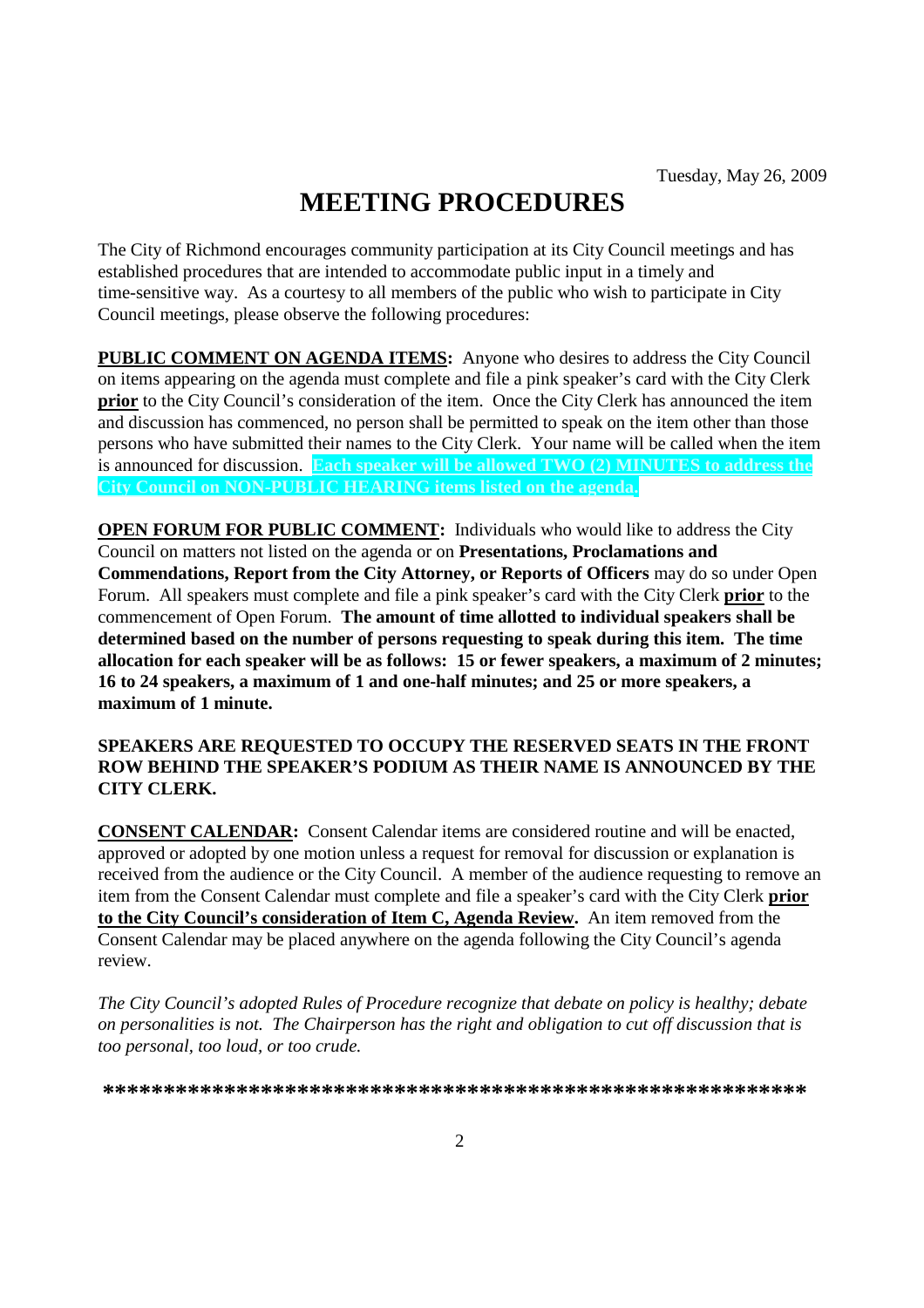# **EVENING OPEN SESSION**

5:00 p.m.

### **A. ROLL CALL**

### **B. PUBLIC COMMENT**

### **C. ADJOURN TO CLOSED SESSION**

# **CLOSED SESSION**

#### Shimada Room of City Hall

## **A. CITY COUNCIL**

**A-1.** CONFERENCE WITH LEGAL COUNSEL - EXISTING LITIGATION (Subdivision [a] of Government Code Section 54956.9):

Tanzel vs. City of Richmond

Communities for a Better Environment (CBE) vs. City of Richmond

**A-2.** CONFERENCE WITH LEGAL COUNSEL - ANTICIPATED LITIGATION (Initiation of litigation pursuant to Subdivision (c) of Section 54956.9):

One case

**A-3.** CONFERENCE WITH LABOR NEGOTIATORS (Government Code Section 54957.6):

> City Designated Representative(s): Bill Lindsay, Leslie Knight, Jack Hughes, Lisa Stephenson, Michael Banks, and Bruce Soublet Employee Organization or unrepresented employee(s): Firefighters Local 188 and Richmond Firefighters Management Association (RFMA)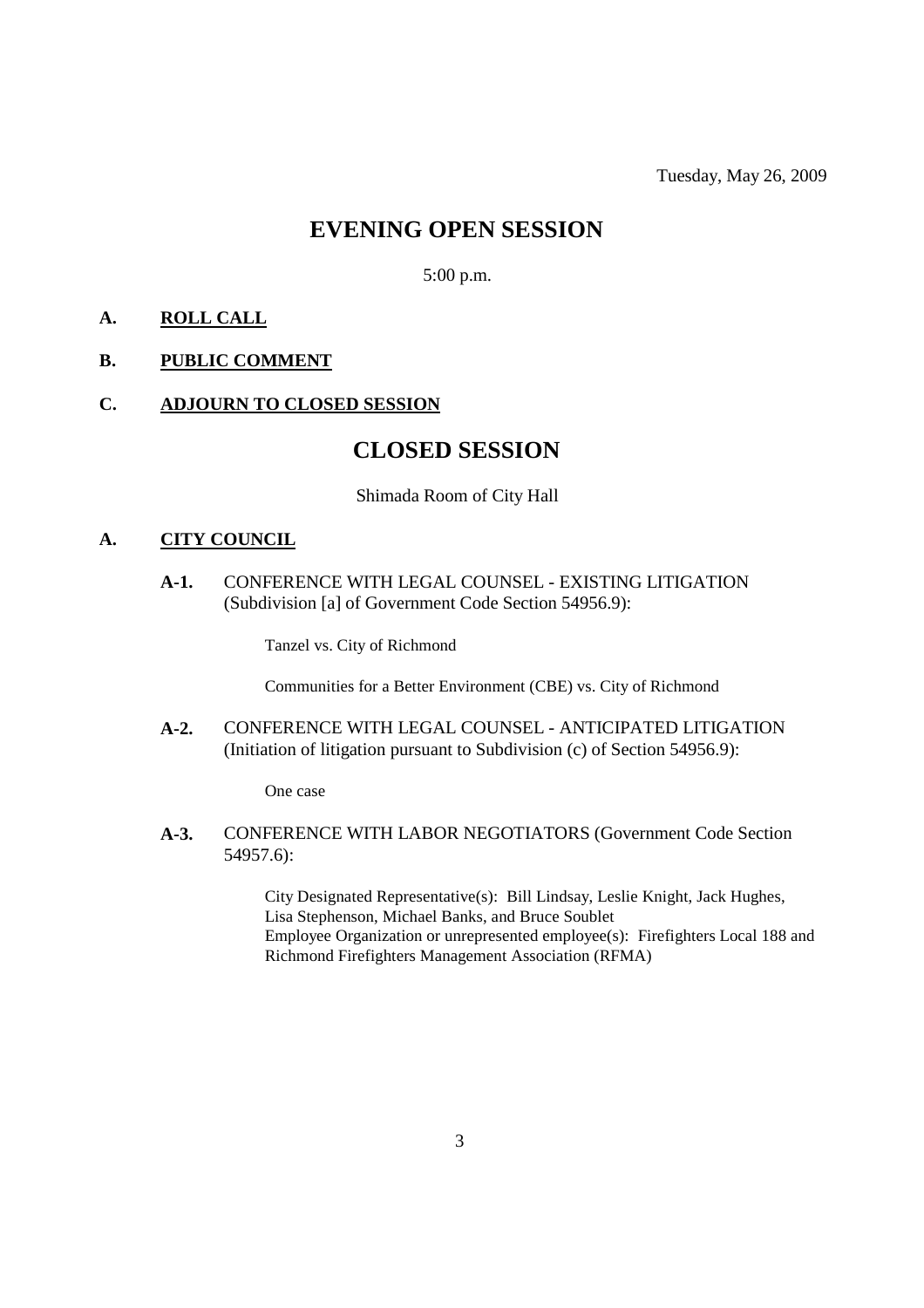# **SPECIAL JOINT MEETING OF THE RICHMOND COMMUNITY REDEVELOPMENT AGENCY/CITY COUNCIL**

6:55 p.m.

- **A. PLEDGE TO THE FLAG**
- **B. ROLL CALL**
- **C. STATEMENT OF CONFLICT OF INTEREST**
- **D. AGENDA REVIEW**
- **E. OPEN FORUM FOR PUBLIC COMMENT**
- **F. CONSENT CALENDAR**
	- **F-1.** ADOPT the following resolutions to facilitate improvements to the Winters Building: (1) Resolution of the City of Richmond authorizing a transfer of general fund revenues to the Richmond Community Redevelopment Agency to provide funding for a loan that will be taken out by the East Bay Center for the Performing Arts or an affiliated nonprofit public benefit corporation from the Richmond Community Redevelopment Agency; and (2) Resolution of the Members of the Richmond Community Redevelopment Agency Board accepting transfer of fund revenues from the City of Richmond in the amount of \$2.5 million to provide funding for and authorizing a loan in such amount to the East Bay Center for the Performing Arts or an affiliated nonprofit public benefit corporation for renovation of the Winters Building - (Steve Duran/Alan Wolken 307-8140).

**G. ADJOURNMENT**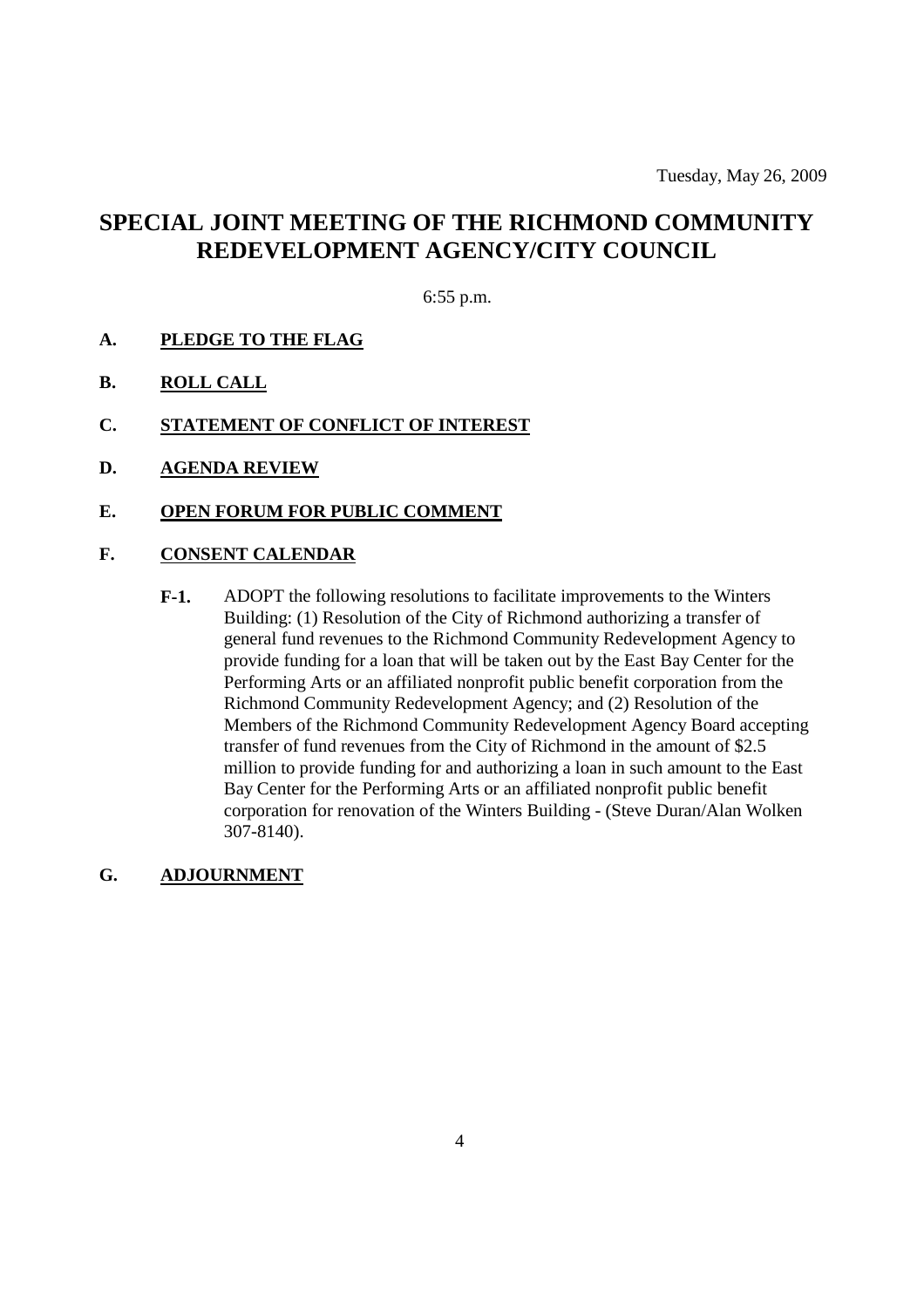Tuesday, May 26, 2009

# **CITY COUNCIL**

7:00 p.m.

### **A. ROLL CALL**

### **B. STATEMENT OF CONFLICT OF INTEREST**

#### **C. AGENDA REVIEW**

#### **D. PRESENTATIONS, PROCLAMATIONS, AND COMMENDATIONS**

- **D-1.** Presentation to the first and second place winners of the 2009 Fifth Grade Junior Fire Chief Program - Fire Department (Chief Michael Banks 307-8041).
- **D-2.** Presentation of Certificates of Recognition to the Salesian Boys' Basketball Team for winning the State Championship - Mayor McLaughlin and Vice Mayor Ludmyrna Lopez (620-6503/620-6581).
- **D-3.** Presentation of certificates honoring Raphael Madrigal Insurance Company and Catahoula Coffee as Richmond small businesses of the month for May 2009 - Mayor's Office (Mayor McLaughlin 620-6503).
- **D-4.** Proclamation honoring Asian Pacific American Heritage Month Mayor McLaughlin, Vice Mayor Lopez, and Councilmember Viramontes (620-6503/620-6581).
- **D-5.** Proclamation to commemorate the Centennial Anniversary of the Richmond Police Department - Mayor's Office (Mayor McLaughlin 620-6503).

### **E. REPORT FROM THE CITY ATTORNEY OF FINAL DECISIONS MADE AND NON-CONFIDENTIAL DISCUSSIONS HELD DURING CLOSED SESSION**

### **F. OPEN FORUM FOR PUBLIC COMMENT**

#### **G. STUDY SESSION**

**G-1.** RECEIVE a presentation by the Richmond High School Urban Agriculture and Food Systems class on the results of the Richmond Food System Study - Councilmember Ritterman (620-6581).